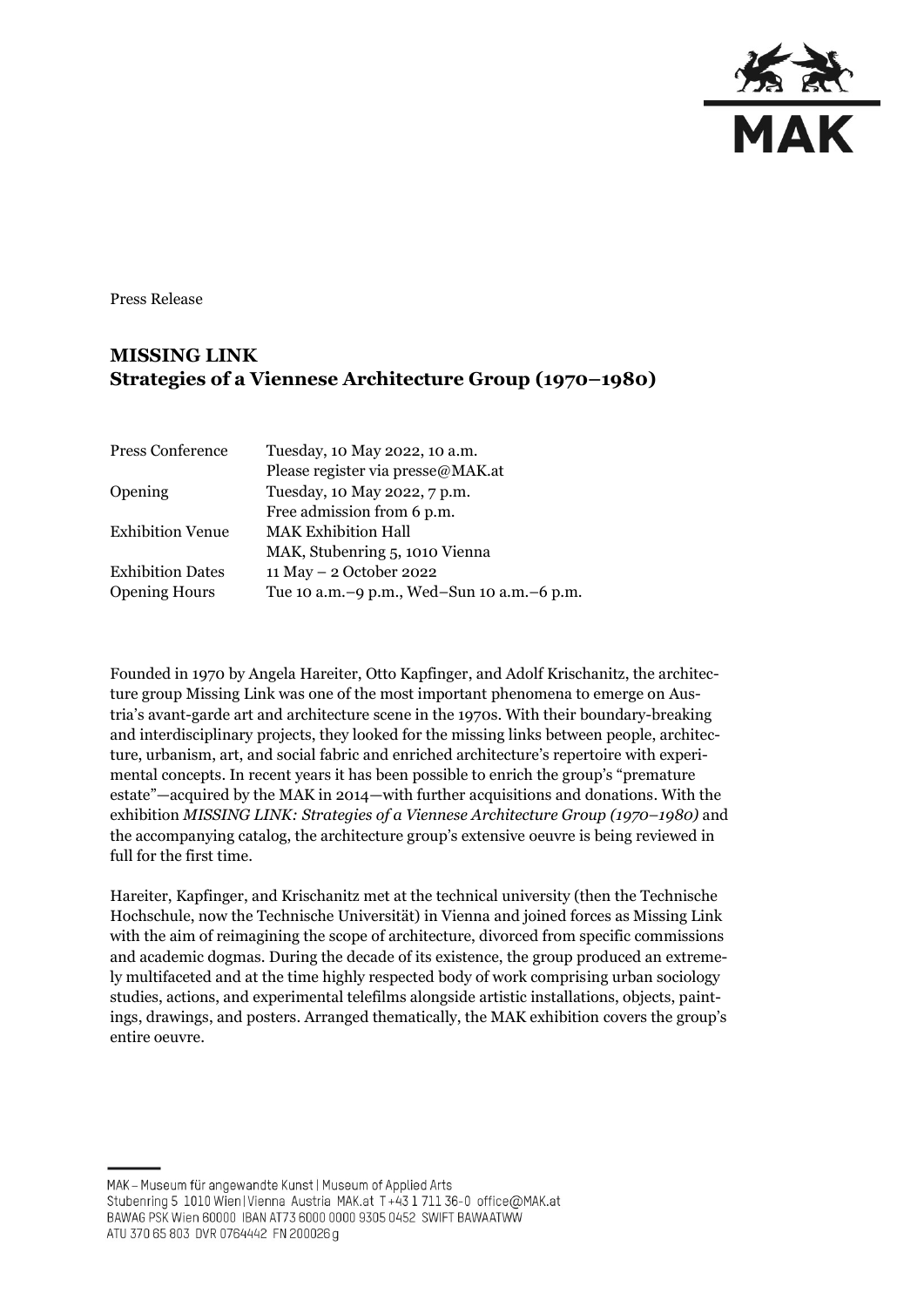

The show begins with the early work, which was produced while the group's members were still students and constitutes utopian projects closely aligned with the so-called Austrian Phenomenon—the Austrian architecture avant-garde in the years from 1958 to 1973. For example, the display features Angela Hareiter's housing modules for flexible and participative future living, which were typical of the time: *Plastik explodiert* [Plastic Explodes] (1965), *Future House* (1966/67), and *Kinderwolken* [Children's Clouds] (1966/67). Works in the exhibition by Adolf Krischanitz include *Swimtainer* (1969), a model for floating housing modules.

Another focus of the show is Missing Link's artistic actions and objects from the early 1970s. In *Treffen auf dem Feld* [Meeting in the Field] (1972), sociological behaviors were analyzed using the simplest equipment and props. This project led to a film produced later that same year for the Austrian public service broadcaster ORF called *16. November: Eine Utopie in 9 wirklichen Bildern* [16 November: A Utopia in 9 Real Pictures]. Simple, at times furniture-like objects also arose during this creative period, such as *Betonbrecher* [Concrete Breaker] and *Tonne* [Barrel/Tub] (both 1971), which serve as concepts with which to explore Brutalist architecture and the emerging oil crisis.

Media analyses and research projects are another important aspect of Missing Link's oeuvre. Projects like *Via Trivialis* (1973) and *Via Nostalgia* (1973) investigated specific urban settings in Vienna, such as the transport connection between the Westeinfahrt (major road entering to the city in the west) and the Gürtel beltway. Further unpublished essays written by Missing Link in the fields of urban sociology and media criticism will be on display in the MAK exhibition in the form of original typescripts.

The group's extensive drawing and painting activities are characterized by often mysterious subjects (fragments of airplanes, submarines, and zeppelins), which can be interpreted in part as a reflection on World War II or the Vietnam War: they are juxtaposed with examples of popular culture like book and record covers or film posters.

Soon after Angela Hareiter's departure from the group in the mid-1970s, the so-called *Wiener Studien* [Viennese Studies] were created, in which Kapfinger and Krischanitz's growing interest in built architecture became apparent. With large-format, systematic drawings, they turned their attention to distinctive features of Vienna's architectural landscape, such as the structural typology of Red Vienna or the interiors of Viennese coffeehouses. On the basis of their investigations, they proposed among other things their own housing complex in the tradition of Vienna's interwar municipal housing projects: an archetypal Postmodernist answer to Red Vienna, which sadly went unrealized.

The exhibition concludes with the group's late work, including the exhibition *Austrian*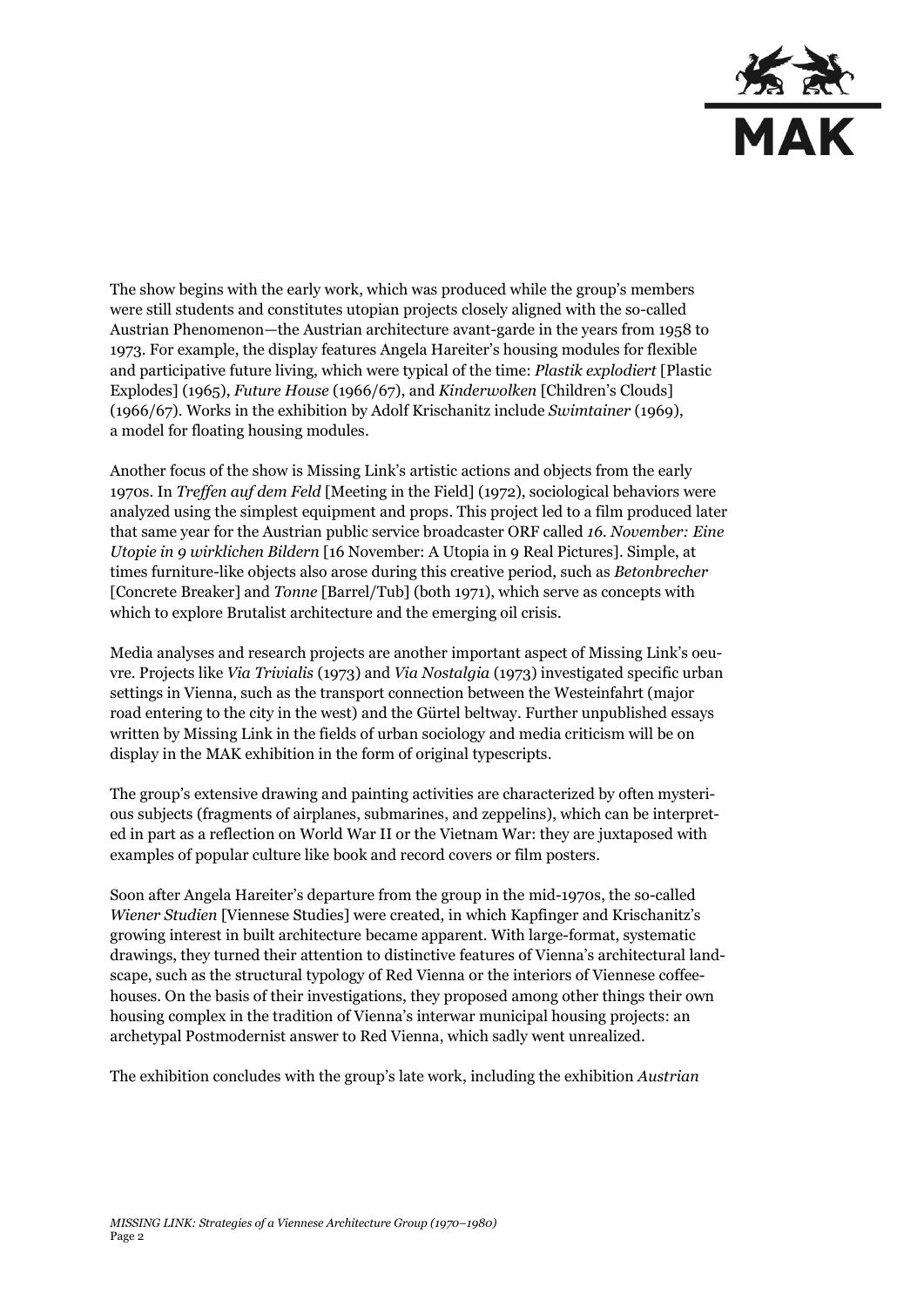

*New Wave* (Institute for Architecture and Urban Studies, New York, 1980). Curated mainly by Kapfinger and Krischanitz, the show toured several American cities and provided an overview of the Austrian architecture avant-garde of the 1970s on the basis of posters. Alongside Missing Link, these posters also represented Hermann Czech, Heinz Tesar, Rob Krier, and the group IGIRIEN, among others.

Every area of the exhibition is enhanced with context related to the form and content of the group's work. On display are contemporary approaches by creatives and groups such as Archizoom, Haus-Rucker-Co, Coop Himmelb(l)au, Zünd-up, Walter Pichler, Hans Hollein, VALIE EXPORT, Günther Domenig and Eilfried Huth, Joseph Beuys, Günter Brus, Ettore Sottsass, Birgit Jürgenssen, and Heinz Frank, as well as historical influences including Otto Wagner, Josef Frank, the architecture of Red Vienna, and Viennese coffeehouse culture.

Even after the dissolution of Missing Link, the members of the group remained important protagonists in the cultural and creative sector: Otto Kapfinger earned an international reputation as an academic and long-standing contributor to the daily newspaper *Die Presse* and is now considered the doyen of Austrian architectural criticism. Adolf Krischanitz became a self-employed architect and is known among other things for the Kunsthalle Wien – Project Space (2001/02), as well as many significant buildings in Austria and abroad; from 1991 to 1995 he was also president of the Vienna Secession. Angela Hareiter had a successful career as an art director on international film and television projects.

The exhibition is accompanied by the publication *MISSING LINK: Strategies of a Viennese Architecture Group (1970–1980)*, MAK Studies 29, by Anna Dabernig and Sebastian Hackenschmidt, edited by Lilli Hollein and Sebastian Hackenschmidt. German/English, 332 pages with a comprehensive catalogue raisonné and numerous illustrations, most of which are published here for the first time. MAK, Vienna/Birkhäuser Verlag, Basel 2022. Available at the MAK Design Shop and online at [MAKdesignshop.at](http://makdesignshop.at/) for € 42.

Press images on the exhibition are available for download at MAK.at/en/press.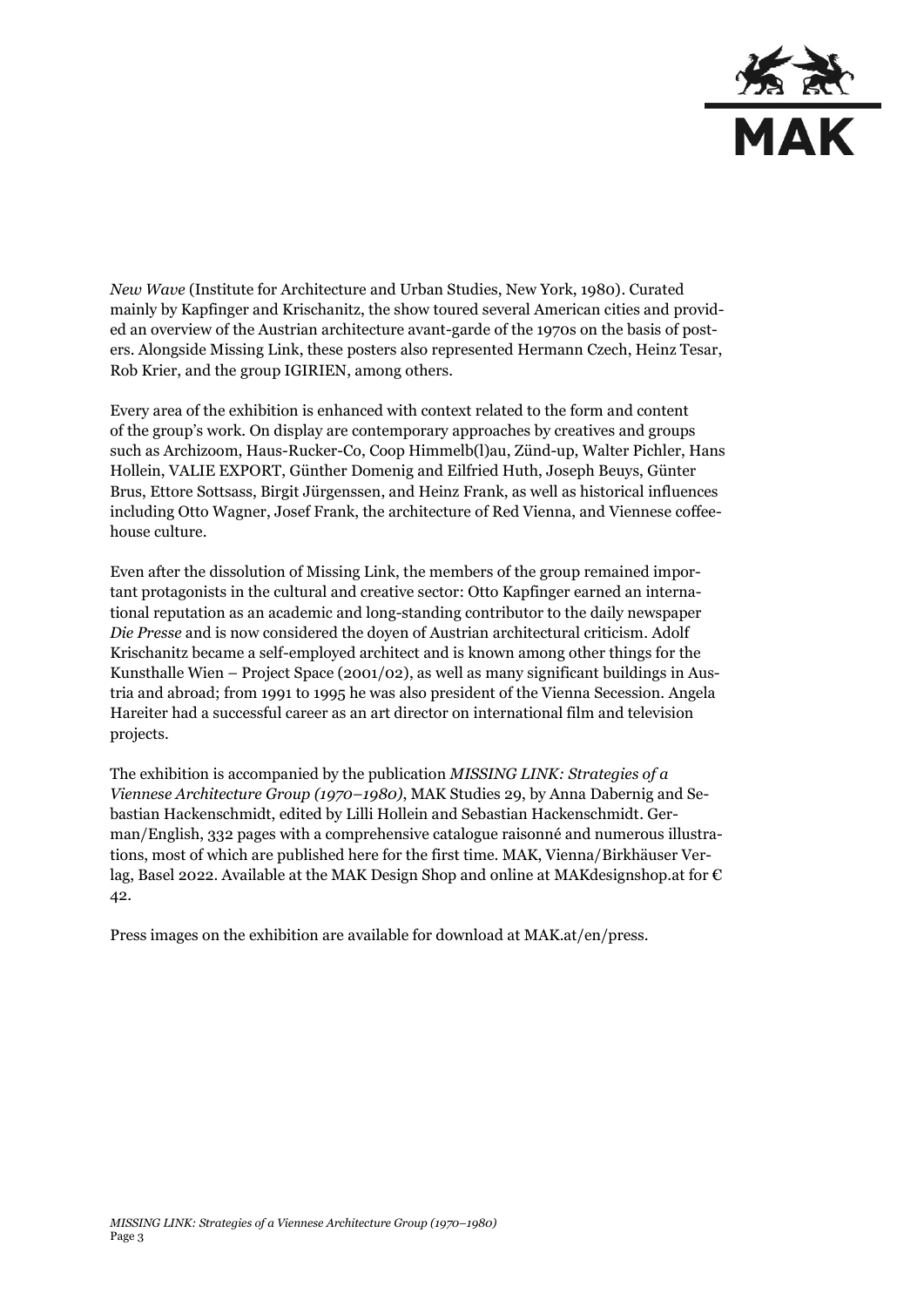

Press Data

## **MISSING LINK Strategies of a Viennese Architecture Group (1970–1980)**

| <b>Press Conference</b>   | Tuesday, 10 May 2022, 10 a.m.                          |
|---------------------------|--------------------------------------------------------|
|                           | Please register via presse@MAK.at                      |
| Opening                   | Tuesday, 10 May 2022, 7 p.m.                           |
|                           | Free admission from 6 p.m.                             |
| <b>Exhibition Venue</b>   | <b>MAK Exhibition Hall</b>                             |
|                           | MAK, Stubenring 5, 1010 Vienna                         |
| <b>Exhibition Dates</b>   | 11 May - 2 October 2022                                |
| <b>Opening Hours</b>      | Tue 10 a.m. -9 p.m., Wed-Sun 10 a.m. -6 p.m.           |
| Curator                   | Sebastian Hackenschmidt, Curator, MAK Furniture        |
|                           | and Woodwork Collection                                |
| <b>Exhibition Design</b>  | Claudia Cavallar, Lukas Lederer                        |
| Graphic Design            | Willi Schmid                                           |
| Publication               | MISSING LINK: Strategies of a Viennese Architecture    |
|                           | Group (1970-1980), MAK Studies 29, by Anna Daber-      |
|                           | nig and Sebastian Hackenschmidt, edited by Lilli Hol-  |
|                           | lein and Sebastian Hackenschmidt. German/English,      |
|                           | 332 pages with a comprehensive catalogue raisonné      |
|                           | and numerous illustrations, most of which are pub-     |
|                           | lished here for the first time. MAK, Vienna/Birkhäuser |
|                           | Verlag, Basel 2022. Available at the MAK Design Shop   |
|                           | and online at MAK designshop. at for $\epsilon$ 42.    |
| <b>Supporting Program</b> | For details see MAK.at/en/missinglink                  |
| <b>MAK Admission</b>      | € 15/reduced € 12                                      |
|                           | Every Tuesday 6–9 p.m.: admission $\epsilon$ 7         |
|                           | Free admission for children and teens under 19         |
|                           |                                                        |
|                           |                                                        |